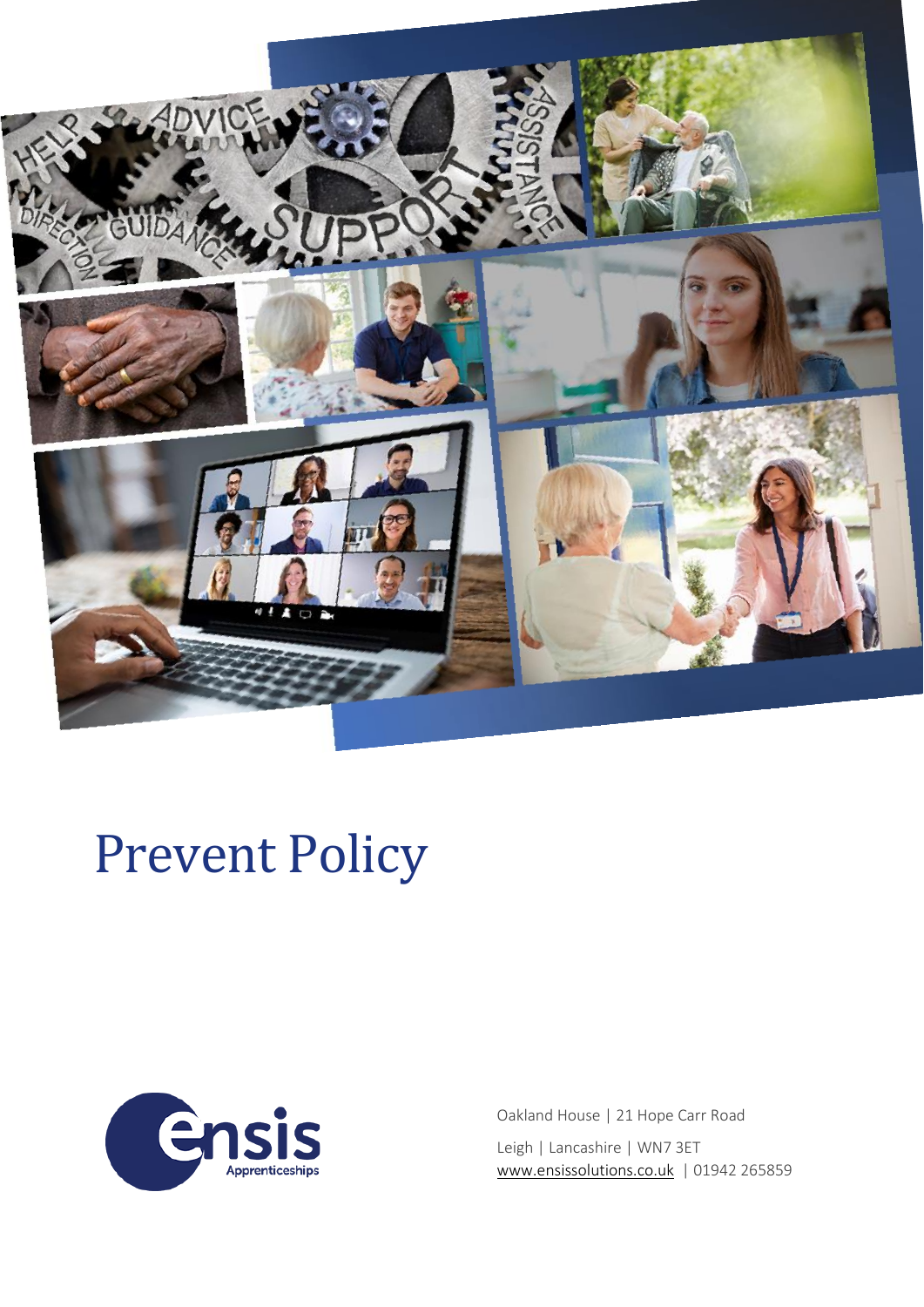

#### <span id="page-1-0"></span>Document Details

| <b>Policy Title:</b>       | Prevent Policy       |
|----------------------------|----------------------|
| Date:                      | 15.02.2022           |
| Version:                   | V6.1                 |
| Prepared By:               | Katie Thornton       |
| <b>Quality Assured By:</b> | <b>Stuart Crosby</b> |
| <b>Authorised By:</b>      | <b>Stuart Crosby</b> |

### <span id="page-1-1"></span>Document History

| Version        | Date       | Editor         | <b>Reason for Changes</b> |
|----------------|------------|----------------|---------------------------|
| V1             | 01.08.15   | John Stirling  | Policy review             |
| V <sub>2</sub> | 07.09.16   | John Stirling  | Policy review             |
| V3             | 24.10.17   | John Stirling  | Policy review             |
| V <sub>4</sub> | 20.09.18   | John Stirling  | Policy review             |
| V <sub>5</sub> | 10.09.20   | John Stirling  | Policy review             |
| V6             | 21.07.21   | Katie Thornton | Policy Review             |
| V6.1           | 15.02.2022 | Katie Thornton | <b>DSL Update</b>         |

### <span id="page-1-2"></span>Other Linked Policies

| <b>Policy Title</b> |                                         |  |
|---------------------|-----------------------------------------|--|
|                     | Equality, Diversity & Inclusion Policy  |  |
|                     | <b>Safeguarding Policy</b>              |  |
|                     | The UK Strategy for Counter Terrorism   |  |
|                     | <b>HM Government Prevent Strategy</b>   |  |
|                     | Health, Safety & Wellbeing Policy       |  |
|                     | <b>IT Policy</b>                        |  |
|                     | <b>Recruitment and Selection Policy</b> |  |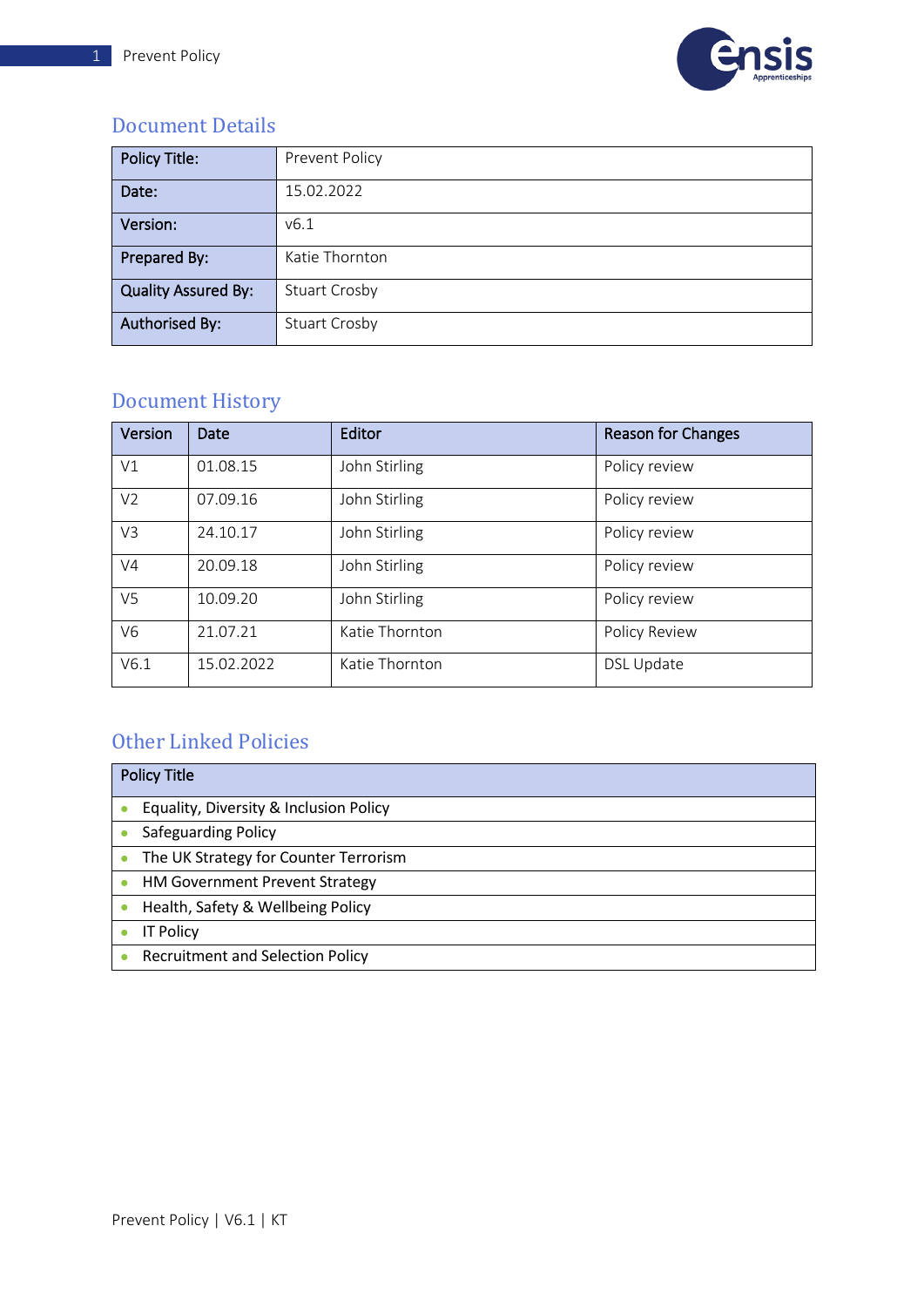

### Contents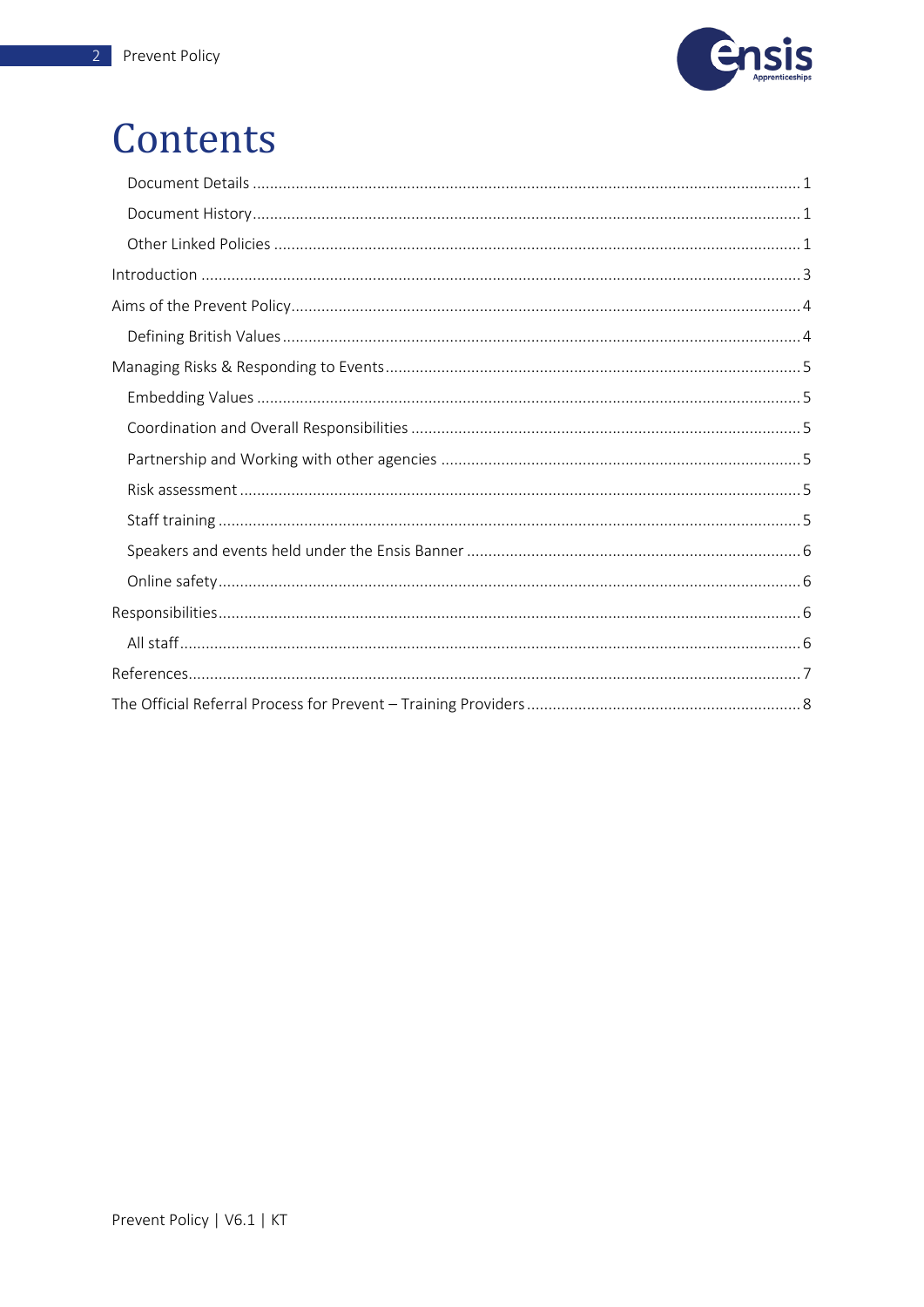

## <span id="page-3-0"></span>Introduction

As a training provider, Ensis Solutions fully recognises its statutory and moral duties to promote the safety and welfare of those learners who are under the age of 18 years and those adult learners who are deemed to be vulnerable. Ensis Solutions is committed to the safeguarding of all learners regardless of their age and vulnerability in order to support the requirements of Prevent.

This policy has been developed in accordance with the principles established by the:

- Prevent Duty as set out in the Counter Terrorism and Security Act 2015. and in line with the government publications:
- 'The Official Referral Process for Prevent Training Providers' Scope

This policy and its procedures apply to:

- Ensis Solutions its Board and employees in respect of all of its activities;
- any other group company for whom Ensis Solutions provides trainers and related services in respect of such training and any other services funded by the Education and Skills Funding Agency;

and to:

- learners enrolled with them:
- their contractors:
- employers with which they provide apprenticeships; and
- other users of their services.

The policy and procedures will always apply when Ensis Solutions is providing services or activities that come under the responsibility of the organisation.

The Prevent strategy, published by the Government in 2011, is part of our overall counter-terrorism strategy, CONTEST (update June 2018). The aim of the Prevent strategy is to reduce the threat to the UK from terrorism by stopping people becoming terrorists or supporting terrorism. In the Act this has simply been expressed as the need to "prevent people from being drawn into terrorism".

The UK faces a range of terrorist threats not all of which are limited to the threat from religious extremists and we therefore need to be mindful of all potential threats to which our staff and learners could be potentially exposed. All terrorist groups who pose a threat to us seek to recruit and radicalise individuals to their cause. Nationally Prevent seeks to:

The Prevent strategy has three specific strategic objectives:

- Respond to the ideological challenge of terrorism and the threat we face from those who promote it;
- Prevent people from being drawn into terrorism and ensure that they are given appropriate advice and support; and
- Work with a wide range of sectors and institutions where there are risks of radicalisation that we need to be addressed.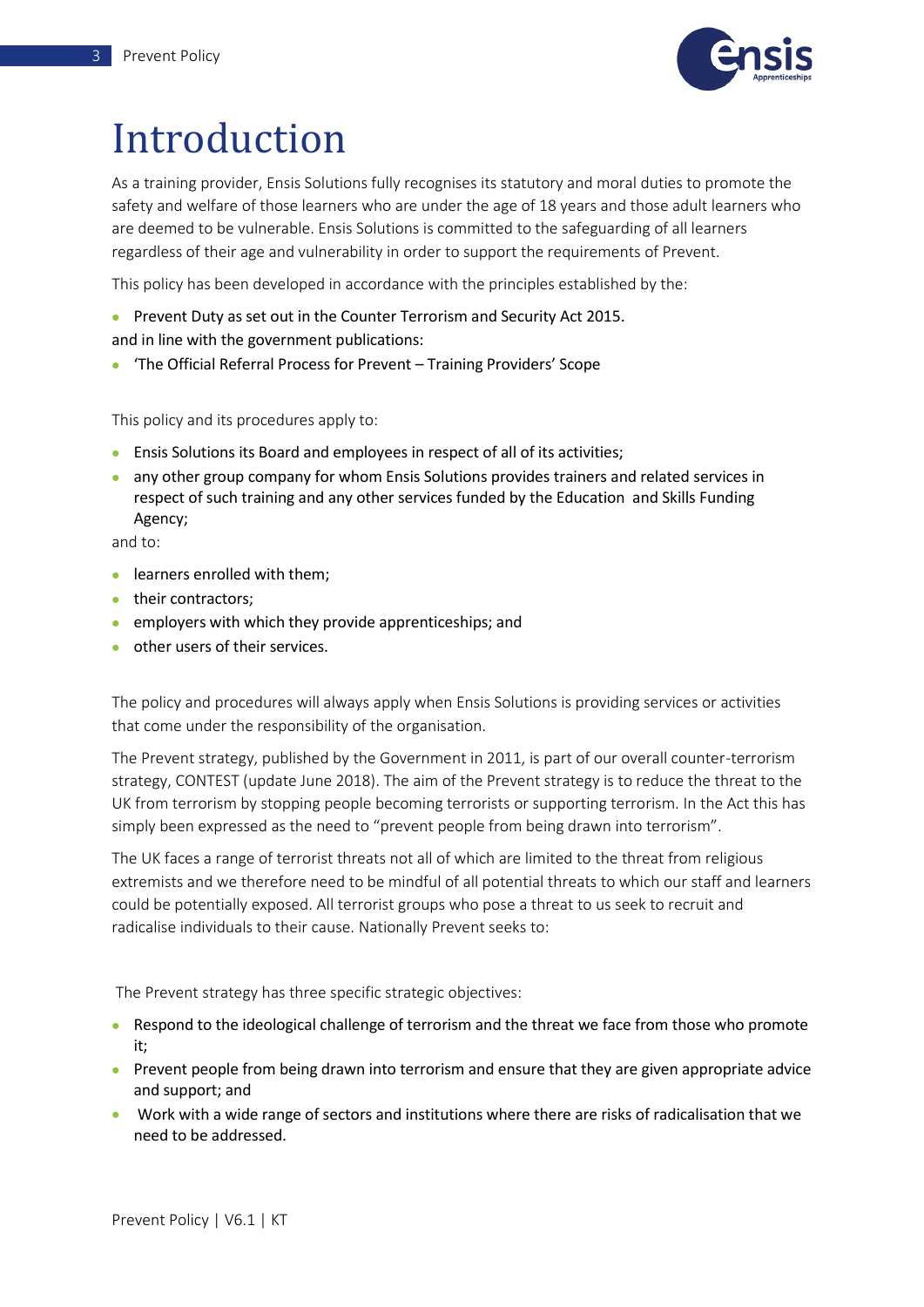

The UK has a system of threat levels which represents the likelihood of an attack in the near future. The five levels are:

- Critical an attack is expected imminently
- Severe an attack is highly likely
- Substantial an attack is a strong possibility
- Moderate an attack is possible but not likely
- $\bullet$  Low an attack is unlikely.

Terrorist groups often draw on extremist ideology, developed by extremist organisations. Some people who join terrorist groups have previously been members of extremist organisations and have been radicalised by them. The Government has defined extremism in the Prevent duty guidance 6 strategy as:

"vocal or active opposition to fundamental British values, including democracy, the rule of law, individual liberty and mutual respect and tolerance of different faiths and beliefs. We also include in our definition of extremism calls for the death of members of our armed forces"

### <span id="page-4-0"></span>Aims of the Prevent Policy

This policy has the following aims:

- 1. To promote and reinforce a set of shared values, founded on tolerance and respect for others.
- 2. To create a safe space for free and open debate.
- 3. To promote a sense of community cohesion within the wider external community.
- 4. To ensure that staff and learners are safe and that we create an environment that is free from bullying, harassment and discrimination.
- 5. To support individuals who may be at risk from radicalisation and to be able to signpost them to further external sources of support where appropriate.
- 6. To ensure that staff are aware of their responsibilities under this policy and are able to recognise and respond to vulnerable learners.

This policy should be read in conjunction with Ensis safeguarding policy and procedures and Ensis equality and diversity Policy.

#### <span id="page-4-1"></span>Defining British Values

For the purposes of this policy British values will be defined as:

"democracy, the rule of law, individual liberty and mutual respect and tolerance for those with different backgrounds, characteristics, beliefs and faiths"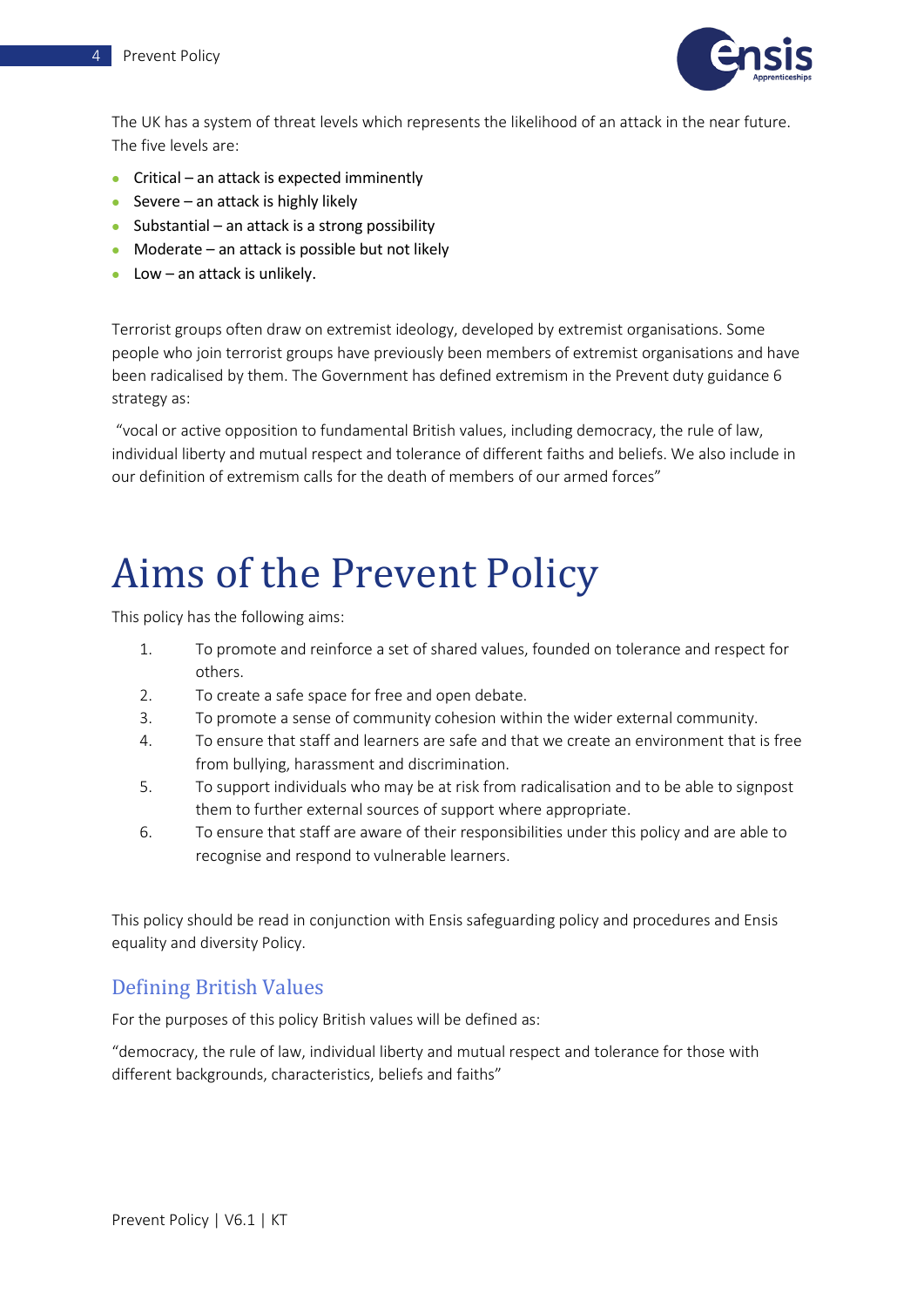

### <span id="page-5-0"></span>Managing Risks & Responding to Events

#### <span id="page-5-1"></span>Embedding Values

Equality and Diversity, the values of respect and tolerance will be embedded within teaching and learning sessions. This will be supported by additional staff development on a range of subjects through working groups and training sessions working in partnership with other training organizations, specialist groups and partners.

#### <span id="page-5-2"></span>Coordination and Overall Responsibilities

The designated safeguarding person for Ensis will have overall responsibility for the coordination of Prevent activity. This is Julie Linfield, Operations and EPA Manager, Ensis Solutions Limited. She will be supported by the Head of Quality and Curriculum and the Directors in the implementation of this task.

#### <span id="page-5-3"></span>Partnership and Working with other agencies

Ensis will foster good working relationships with other agencies including local authorities, police and regional Prevent coordinator. Ensis will share information with external agencies as appropriate to safeguard learners.

#### <span id="page-5-4"></span>Risk assessment

Ensis will undertake a prevent risk assessment (Listed as a separate document) this risk assessment and subsequent action plan will be reviewed on a Quarterly basis by the Senior Management team who will have overall responsibility for prevent activities within Ensis.

#### <span id="page-5-5"></span>Staff training

All members of staff are required to undertake Prevent training; this will be extended to include the prevention of radicalisation and extremism awareness training. Training will enable staff to identify and understand the factors that make people vulnerable to being drawn into extremism and the knowledge of Ensis processes and procedures to report concerns. This will form a mandatory element of staff training. This includes mandatory reading of internal and external policies and e-learning modules.

All staff are required to read this policy and support the effective implementation of the Prevent policy and procedures.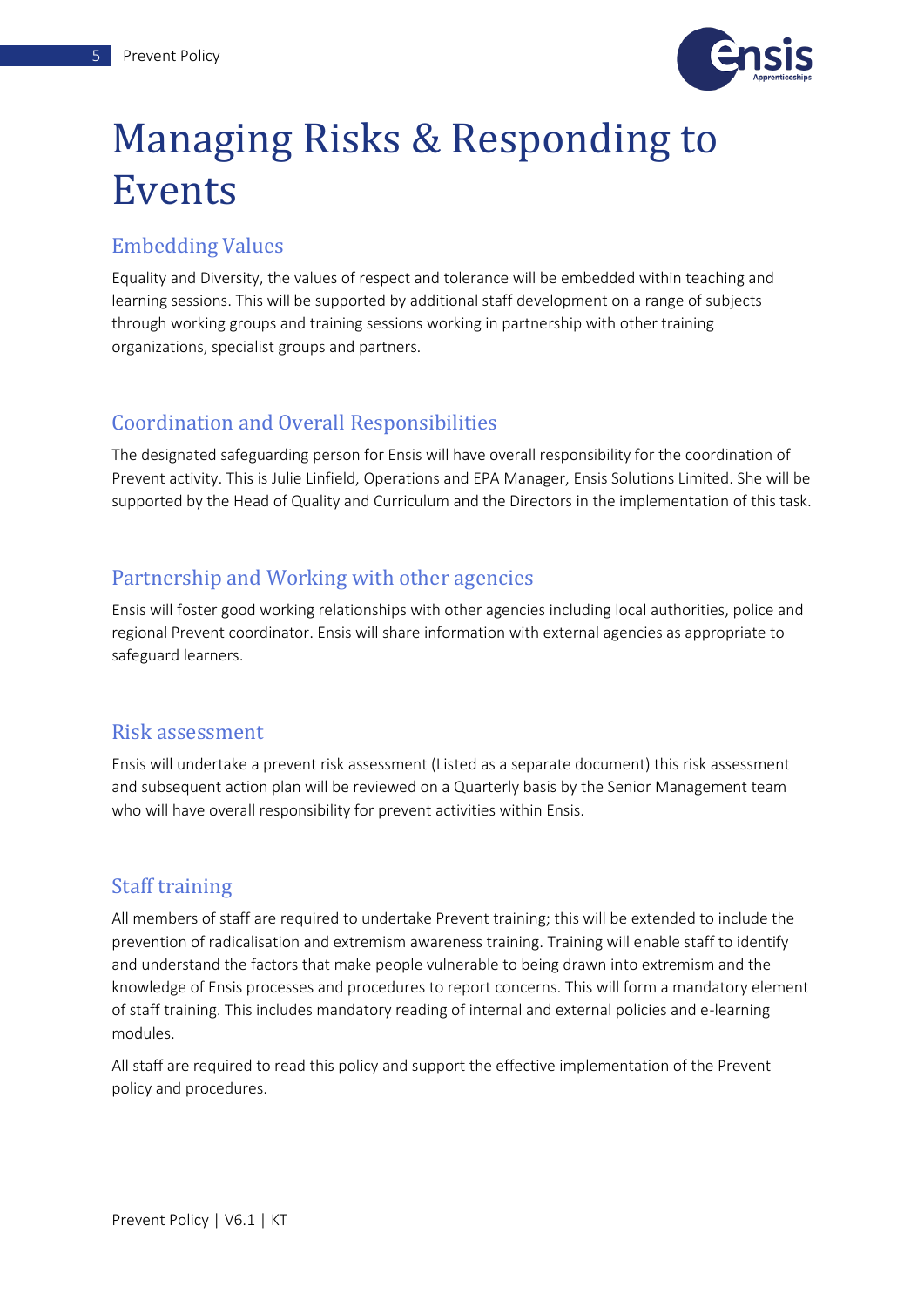

#### <span id="page-6-0"></span>Speakers and events held under the Ensis Banner

Ensis welcomes and actively encourages guest speakers and external agencies into its programmes as a powerful mechanism to enrich the learning and wider learning experience for our staff and learners. However, Ensis will refuse entry to those speakers whose values are contrary to our own and who may be wishing to engage with Ensis staff and learners as a mechanism to promote extremist views.

Guest speakers are, in the main, booked and authorised by the Head of Quality and Curriculum, however if staff are unsure about the validity of speakers or organisations wishing to host events, advice should be sought from the Directors or the designated safeguarding person.

External agencies wishing to hold an event should provide at least a month's notice and be willing to share an outline of the event and presentational content prior to the event.

#### <span id="page-6-1"></span>Online safety

Ensis will continue to promote online safety and educate staff and learners about safe and responsible internet use.

Reporting concerns about vulnerable learners

Concerns specifically related to staff or learners who may be vulnerable to radicalisation should be reported using Ensis safeguarding procedures.

Making a referral to Channel or other agencies

The designated safeguarding person or in their absence an Ensis Director will make the decision as to whether concerns should be raised with an external agency. The designated safeguarding person for Ensis is Julie Lindfield Ensis Operations and EPA Manager, they may decide to call a special meeting of the Senior Management Team to discuss concerns, make a referral to Channel and monitor issues.

### <span id="page-6-2"></span>Responsibilities

#### <span id="page-6-3"></span>All staff

Are responsible for undertaking training on preventing radicalisation and extremism and for making themselves aware of the procedures contained within this document.

Ensis Directors - Ensis Directors have oversight responsibility for Ensis response to prevent duties.

Senior Management Team - Have oversight responsibility for the prevent policy and action plan. They will monitor and review prevent procedures on at least a Quarterly basis.

Head of Quality and Curriculum - Will have oversight responsibility for the promotion of British values and how these values are embedded as part of Ensis teaching and learning sessions.

#### Designated safeguarding officer – Julie Linfield (LPQC)

Has overall strategic responsibility for the implementation of this policy and for reporting concerns to external agencies as appropriate.

Prevent Policy | V6.1 | KT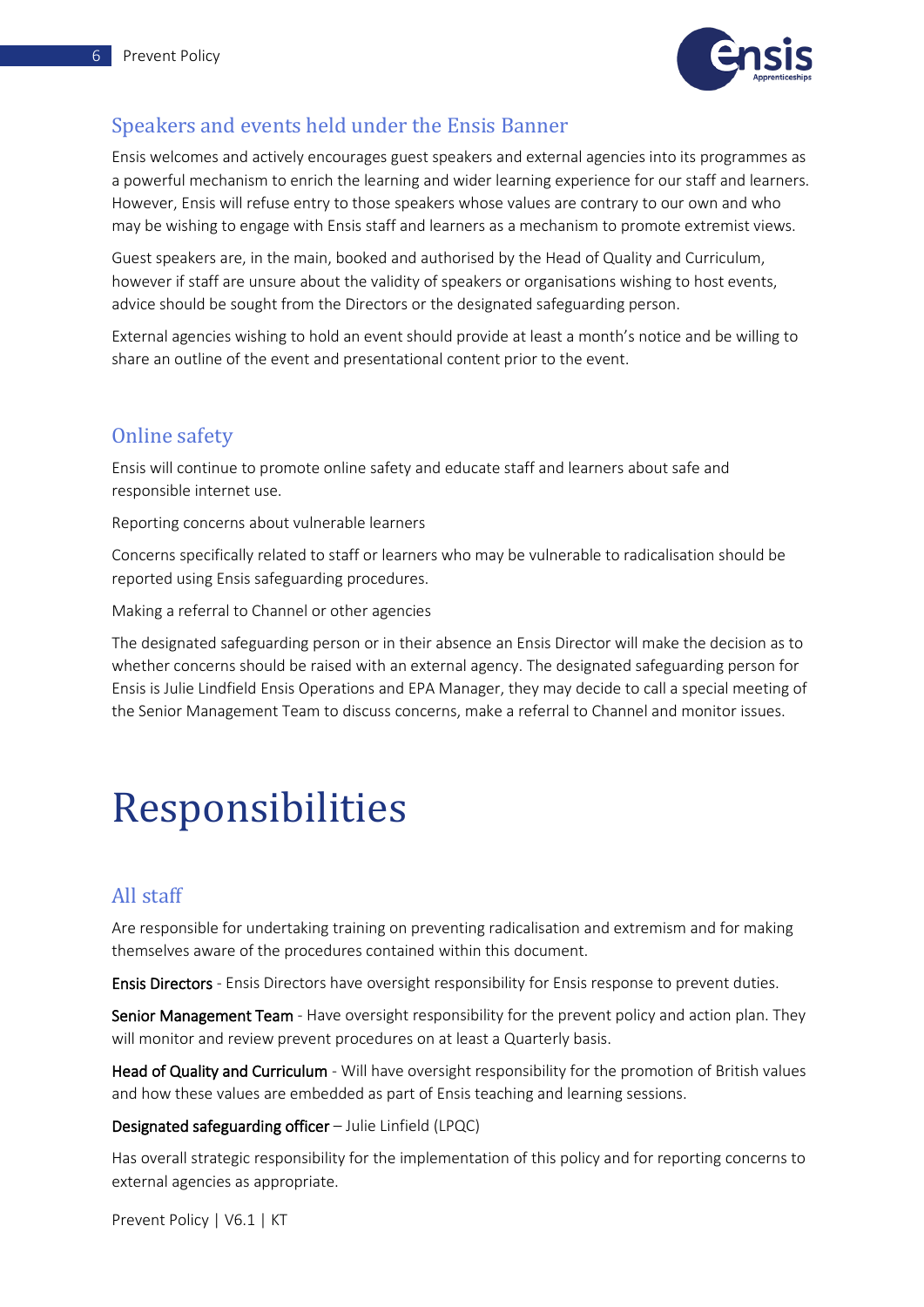

The safeguarding designated officer is:

| The safeguarding designated officer is:            | The safeguarding designated lead is:                    |
|----------------------------------------------------|---------------------------------------------------------|
| <b>Julie Lindfield: Operations and EPA Manager</b> | <b>Stuart Crosby: Director (Senior Leadership Team)</b> |
| <b>Contact Details are:</b>                        | Contact Details are:                                    |
| <b>Julie Lindfield</b>                             | <b>Stuart Crosby</b>                                    |
| <b>Mobile: 07387 110274</b>                        | Mobile: 07775956725                                     |
| <b>Direct Dial: 01942 265859</b>                   | <b>Direct Dial: 01942 265859</b>                        |
| <b>Email:</b> Julie@ensissolutions.co.uk           | Email: stuart@ensissolutions.co.uk                      |

### <span id="page-7-0"></span>References

This policy should be read in conjunction with the following UK Government issued documents:

- a) HM Government Prevent Strategy; June 2011
- b) Contest The UK Strategy for Countering Terrorism; June 2018

Name: Stuart Crosby Position: Director Signature: S Crosby (signed electronically)